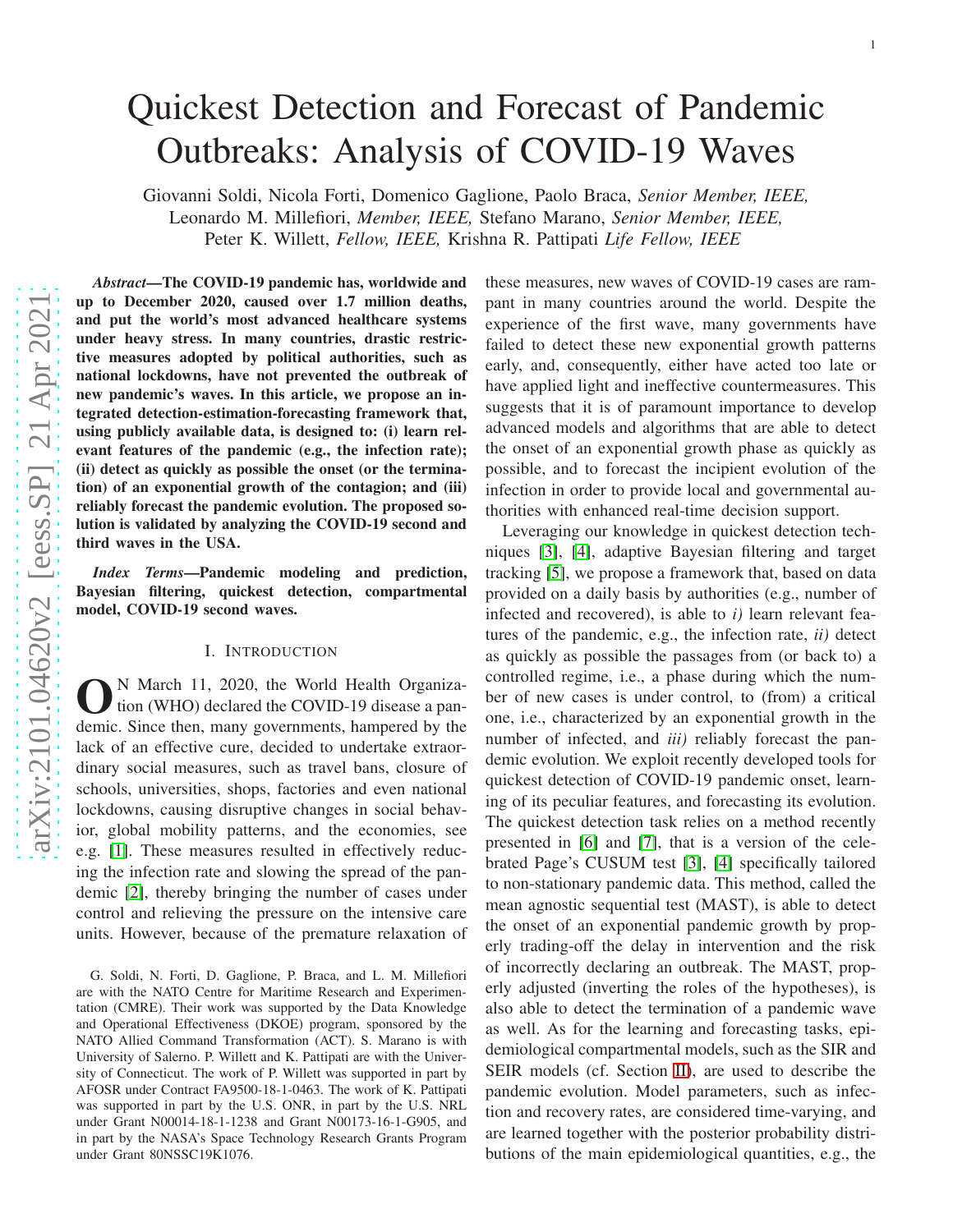numbers of infected and recovered individuals; see details in [\[8\]](#page-6-7).

Key to the accuracy of the forecast is to know which recent data apply to it; that is, we need the change-points between controlled and critical regimes. For this reason, in this paper, we combine the quickest detection approach with the Bayesian forecast to develop an integrated detection-forecast framework. In particular, detecting the beginning and the termination of a pandemic wave through MAST enables a more reliable infection rate estimation to be adopted in accurate forecast of pandemic evolution up to several weeks after the detection. The comprehensive set of tools provided by the proposed framework might assist the authorities in evaluating the implementation of pandemic countermeasures. The effectiveness of the proposed framework is assessed by detecting the onsets and terminations of the second and third waves of COVID-19 in the USA, starting from May 1, 2020, and forecasting the evolution of the contagion up to December 13, 2020.

The remainder of this paper is organized as follows. Section [II](#page-1-0) presents the most used compartmental models for epidemiological modeling. Section [III](#page-1-1) describes the proposed framework that includes the Bayesian learning of the model parameters the quickest detection of an exponential growth, and the forecasting of the contagion. Data analysis of the second and third waves of COVID-19 in the USA is presented in Section [IV,](#page-4-0) and concluding remarks are provided in Section [V.](#page-6-8)

# II. EPIDEMIOLOGICAL MODELING

<span id="page-1-0"></span>Compartmental epidemiological models assume that a given population is partitioned into a predefined number of compartments (population subgroups), where each compartment represents a pandemic state that an individual can occupy. The SIR model [\[9\]](#page-6-9) accounts for three compartments, specifically, susceptible (S), infected (I), and recovered (R) individuals. A susceptible individual can contract the virus at a fixed constant "infection" rate, denoting the rate at which the individual comes in contact with an infected individual. If infected, an individual develops the disease and is transitioned to the infected compartment. Finally, an infected individual recovers or passes away at a constant "recovery" rate, thereby moving to the recovered compartment. Recovered people are considered permanently immune.

Over the years, more complex extensions of the SIR model have been developed. For example, the SEIR model assumes that a susceptible individual does not develop the disease symptoms immediately, but only after an incubation period of a certain duration (in the COVID-19 case, this duration ranges from 3 to 15 days,

with a median value of 5.2 days). Therefore, susceptible individuals go through an exposed (E) compartment before developing evident symptoms, and, eventually, move to the infected compartment. In the SEIRQ model [\[10\]](#page-6-10), an extra compartment is added for individuals who have contracted the virus and are quarantined (Q). A further extension is represented by the generalized SEIR (GSEIR) [\[11\]](#page-6-11), that includes three more compartments, i.e., insusceptible, quarantined, and death. The SIR-X model [\[12\]](#page-6-12) takes into account restrictive measures, such as closure of schools and shops, or complete lockdown, by removing susceptible individuals from the disease spreading process. The majority of epidemiological models described above assume that the disease spreads inside a unique population, e.g., city, region, country. Metapopulation models [\[13\]](#page-6-13) go beyond compartmental models by adding a further spatial dimension and considering a network of spatially separated subpopulations among which individuals can move freely, and come in contact with each other.

Most of these compartmental models describe the flow dynamics from one compartment to another by means of a set of stochastic differential equations. In most cases, the main model parameters are fixed and do not vary with time. In our proposed framework, described in the following sections, we assume that relevant epidemiological model parameters are time-varying to better capture the effects of mobility and possible restrictive measures. These parameters are then estimated online along with the epidemiological model states.

#### <span id="page-1-1"></span>III. LEARNING, DETECTION AND FORECAST

Our proposed decision-directed estimation (learning) detection-forecasting framework is presented in Fig. [1.](#page-2-0) The sketch reads from left to right, and describes the main stages using the SIR epidemiological model; nevertheless, other models, as those introduced in Section [II,](#page-1-0) can be employed. Moreover, we describe the framework using the sequences of daily new positive individuals and the cumulative number of healed people and fatalities, that are grouped under the "recovered" or removed compartment. The use of these sequences, among many others, is due to the fact that this information is available for a large number of countries and territories, which makes the proposed framework directly applicable to data from different areas of the world. Nevertheless, the algorithm is general enough to be extended and used with different and richer data including, but not limited to, the number of swab tests and the sequence of hospitalized individuals [\[6\]](#page-6-5). In this regard, we note that the use of the sequence of hospitalized individuals for the quickest detection of a pandemic wave has been recently in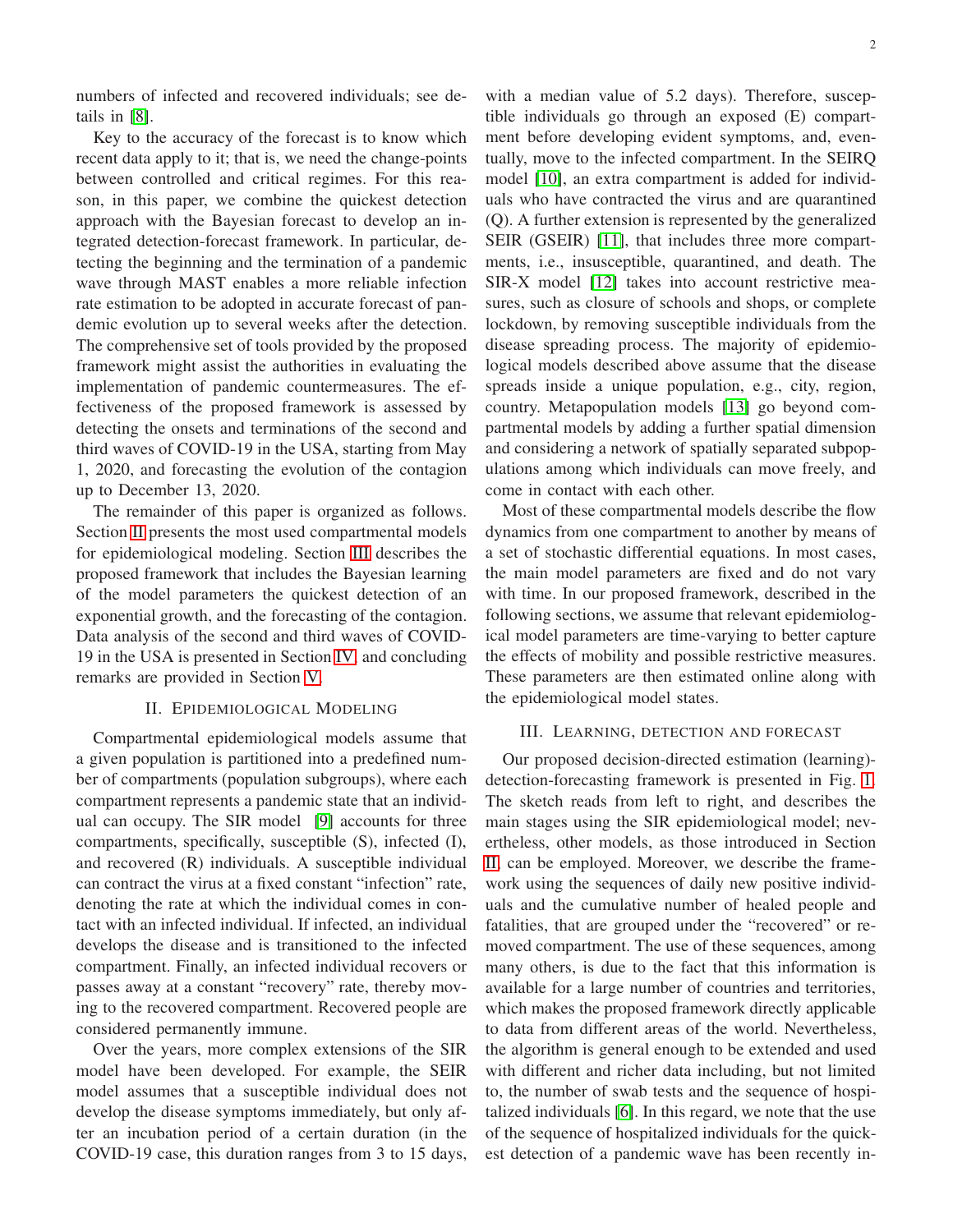*Publicly available data (such as positive and recovered individuals) are collected daily.*

*Learning is based on epidemiological compartmental models (e.g., SIR). Model states (S,I,R) and parameters (* $\beta$  *and*  $\gamma$ *) are*  *The output of the "quickest detection" controls the parameters and pandemic forecast. If in critical regime, the infection rate is expected to increase, as well as the number of infected; on the other hand, if in controlled*



Fig. 1. Notional sketch of the proposed decision-directed-forecasting framework.

<span id="page-2-0"></span>vestigated in [\[14\]](#page-6-14). The analysis shows that, even though the number of hospitalized individuals is less susceptible to reporting errors, the detection obtained by using the number of infected individuals is usually quicker. The following subsections provide a *tutorial* description of each stage of the framework.

#### *A. Bayesian learning of pandemic evolution*

The objective of the *Bayesian learning* step, shown at the top of Fig. [1,](#page-2-0) is to track the day-by-day evolution of the epidemiological model states, specifically the number of infected (I) and recovered (R) individuals, as well as the model parameters, i.e., infection rate  $\beta$  and recovery rate  $\gamma$ , through the daily (possibly partial) observations of the states. These observations are affected by a certain level of randomness, unavoidable in realworld measurements, modeled as superimposed "noise".

The approach we adopt, recently proposed in [\[8\]](#page-6-7), is based on the discretization of the continuous stochastic differential equations that describe the compartmental epidemiological model, and on the assumption that the model parameters are time-varying. Then, by applying basic principles of Bayesian sequential estimation, that involve a prediction and an update step, the posterior probability density functions (pdfs) of the model parameters, as well as the pdfs of the model states, are computed. Specifically, during the prediction step, the pdfs of the parameters  $\beta$  and  $\gamma$ , and of the states I and R, obtained the day before, are predicted according to the dynamic model defined by the set of discrete-time stochas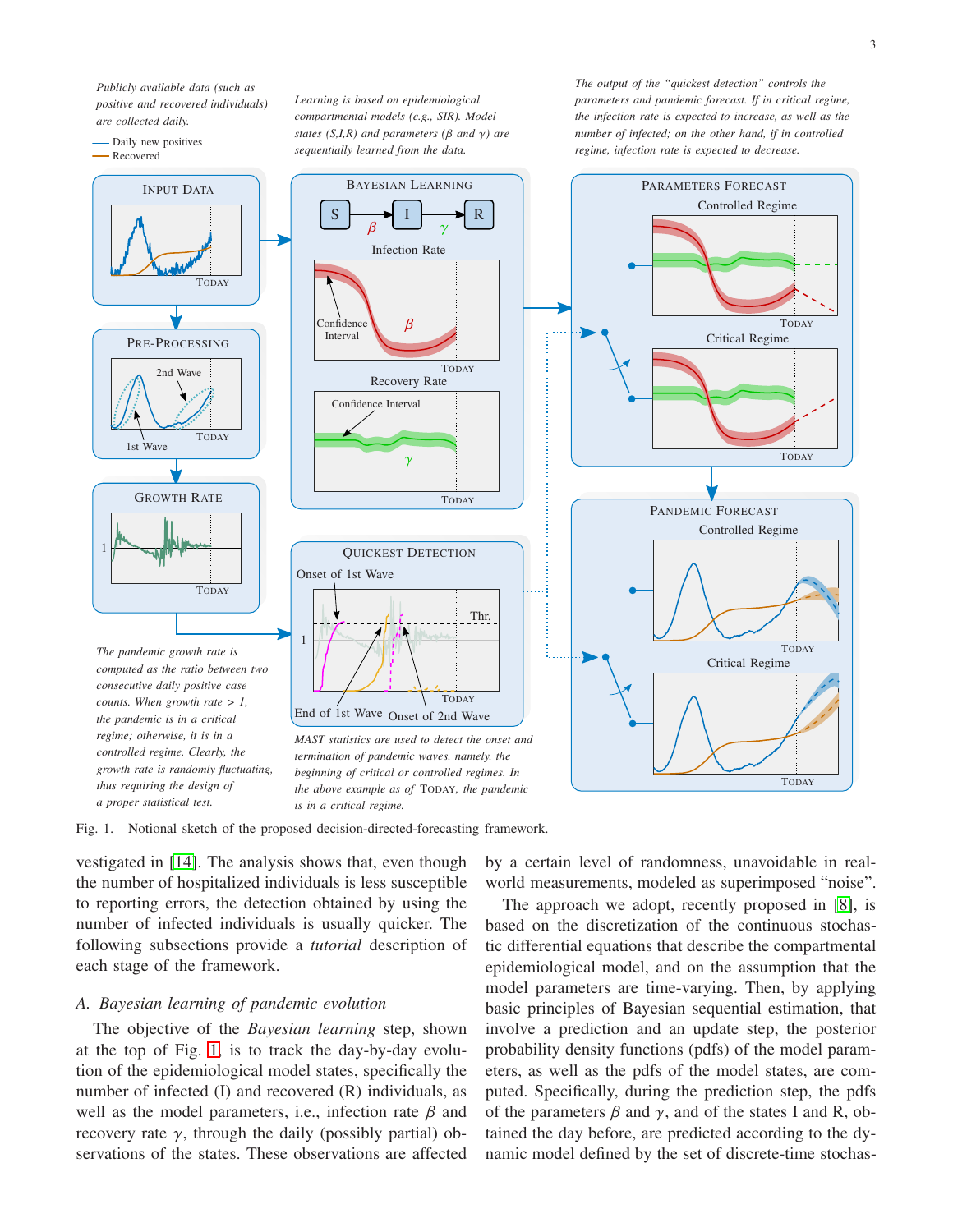tic difference equations; during the update step, the new observations are processed and used to refine those predicted pdfs, finally providing the posterior pdfs of model states and parameters at the current time. The pictorial graphs within the *Bayesian learning* box in Fig. [1](#page-2-0) are examples of the estimated infection and recovery rates over time, and of their confidence intervals. An efficient implementation of the proposed method, based on mixture models, is presented in [\[8\]](#page-6-7); therein, a concrete example of the application to Italian and US data is also provided. The same implementation, enhanced by the information provided by the *quickest detection* step, will be used for the data analysis in Section [IV.](#page-4-0)

# *B. Quickest detection of pandemic onset*

The *quickest detection* step, shown at the bottom of Fig. [1,](#page-2-0) is designed to recognize, as quickly as possible, the passages from a controlled to a critical regime of the pandemic, and vice-versa. The detection procedure that we adopt, proposed in [\[6\]](#page-6-5), [\[7\]](#page-6-6), is based on the growth rate sequence, computed daily as the ratio between two consecutive new positive case counts; this is preceded by a pre-processing of the sequence of daily new positive individuals to mitigate gross errors and weekly fluctuations in the reported data. Intuitively, if the growth rate of infected individuals is below unity, the pandemic is under control and will wane; otherwise, if the growth rate is above 1, the contagion is still spreading. However, the growth rate is randomly fluctuating, and its simple observation is not adequate to declare the onset or termination of a pandemic wave, thus requiring the design of a specific statistical test.

The growth rate is modeled as normally distributed with unknown and time-varying mean, whereas the standard deviation is re-estimated daily from a sliding window of the available data. To detect regime transitions, we rely on the generalized likelihood ratio test (GLRT) approach, see e.g. [\[7\]](#page-6-6), which has proven its effectiveness in applications with unknown parameters in the statistical distribution of data. Specifically, the GLRT solution to the quickest detection problem of interest amounts to recursively computing the MAST decision statistic that depends only on the observed growth rate and on its estimated standard deviation. Then, a regime change is declared when the MAST decision statistic exceeds a predefined threshold, which is selected to trade-off the *decision delay*, i.e., the average time elapsed from the actual change of regime to the detection, and the socalled *risk*, i.e., the reciprocal of the mean time between two consecutive false alarms; a false alarm is defined as a threshold crossing when no change has occurred. The risk plays the role of the *false alarm probability*

in the classical detection theory. The results on the performance of MAST, presented in [\[6\]](#page-6-5), [\[7\]](#page-6-6), show that the decision delay required to reveal the onset of an exponential phase is in the order of a few days, with a risk that scales exponentially with the delay. The pictorial graph in the *quickest detection* box of Fig. [1](#page-2-0) shows three MAST statistics exceeding a fixed threshold (dashed horizontal line), each corresponding to, respectively, the onset of the second pandemic wave (continuous magenta line), the termination of the second wave (continuous yellow line), and the onset of the third wave (dashed magenta line). A fourth MAST statistic (yellow dashed line) corresponding to the termination of the third wave has not as of this writing exceeded the threshold; therefore, in the example depicted in Fig. [1,](#page-2-0) the pandemic is still in a critical regime. As described in the next subsection, the output of the *quickest detection* step controls the forecast of the pandemic evolution.

# *C. Forecasting of pandemic evolution*

Once a transition from a controlled to a critical regime, or vice-versa, is detected through MAST, an infection rate evolution strategy is hypothesized. An infection rate strategy is the hypothesized evolution of infection rate  $\beta$ that depends on its natural evolution and how the authorities and population respond to regime transitions. We call them "scenarios". Specifically, when an outbreak is declared (critical regime), the hypothesized infection rate slope (i.e., the derivative of the infection rate continuously estimated through the Bayesian learning algorithm) is positive (or zero) as shown in the lowermost pictorial graph in the *parameters forecast* box of Fig. [1;](#page-2-0) whereas when the termination of a pandemic wave is declared (controlled regime), the hypothesized infection rate slope is negative (or zero) as shown in the uppermost pictorial graph. Then, due to the fact that the SIR epidemiological model is nonlinear (as are all the epidemiological models described in Section II), the forecast of the pandemic evolution is produced via ensemble forecasting (see [\[8\]](#page-6-7) and references therein), i.e., a Monte Carlo approach that produces a set (or ensemble) of forecasts. Specifically, first the posterior pdf of the epidemiological model states (I and R) is sampled to obtain an initial ensemble, then this ensemble is propagated forward in time — according to the epidemiological dynamic model and using the hypothesised infection rate — up to a forecast horizon of  $K$  days. Evidently, the quality of the pandemic forecasts depends on the assumed evolution of the infection rate, which, in turn, depends on how authorities and people are expected to respond. The mean and standard deviation of the ensemble represent, respectively, the evolution of the pandemic, in terms of infected and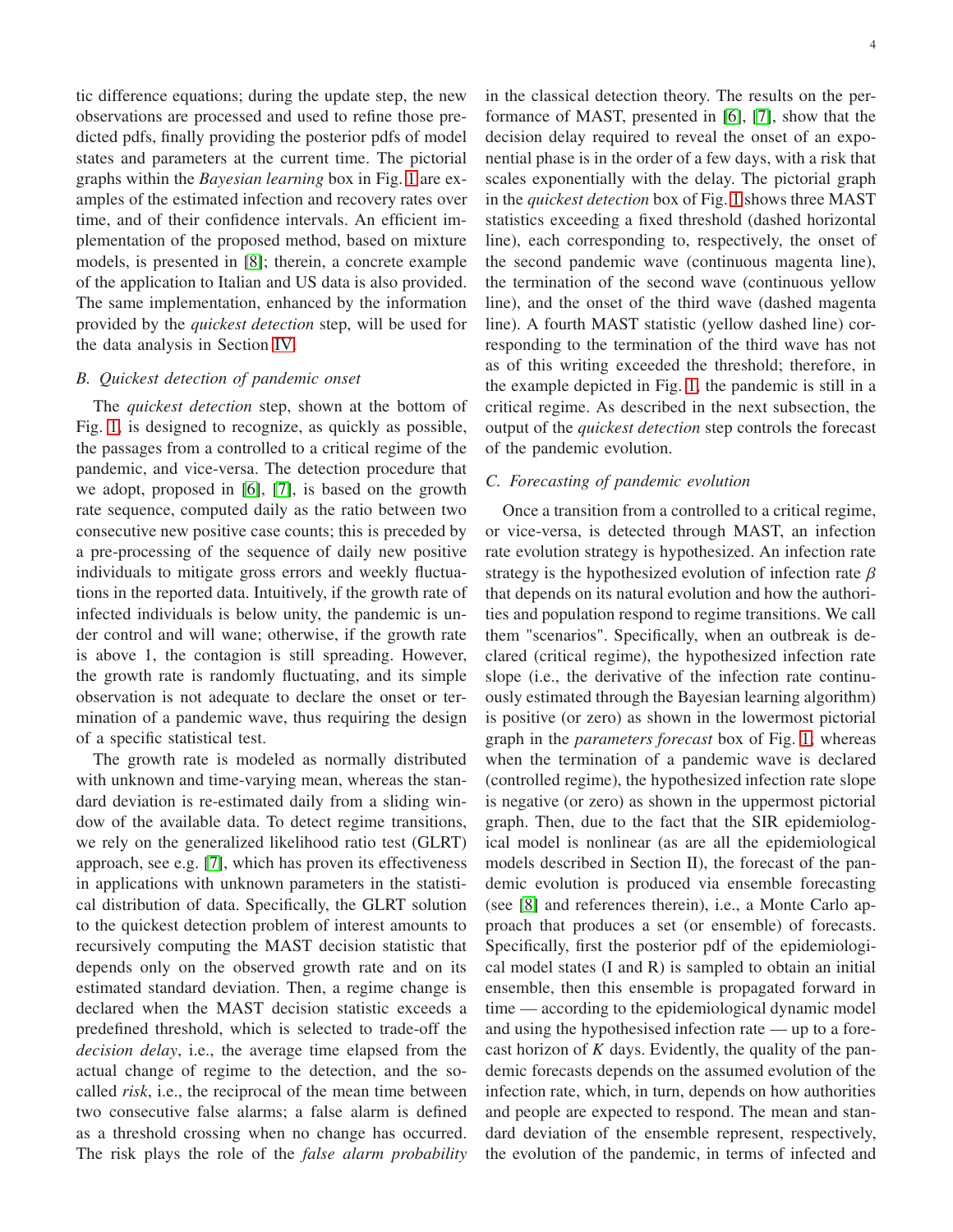recovered individuals, and its confidence interval. The pictorial graphs in the *pandemic forecast* box of Fig. [1](#page-2-0) show the pandemic forecasts in case a critical regime is declared (lowermost graph), and in case a controlled regime is declared (uppermost graph).

# <span id="page-4-0"></span>IV. ANALYSIS OF SECOND AND THIRD WAVES IN USA

The proposed decision-directed forecasting framework is applied to the COVID-19 dataset from the USA in order to recognize the beginning and the termination of the second and third waves, and infer the progression of the pandemic. As described earlier, Bayesian learning uses the number of infected individuals and the number of recovered individuals (which encompasses the total recoveries plus deaths), while the quickest detection, implemented through the MAST, uses the number of daily new positive individuals. These numbers, along with many others, are provided daily by the authorities, and have been collected and made publicly available by the Johns Hopkins University (JHU) since the beginning of the COVID-19 emergency [\[15\]](#page-6-15). Fig. [2](#page-4-1) shows the 21-day average of numbers of infected, recovered, and daily new positives from March 1 to December 13, 2020. There are clearly three identifiable waves, each characterized by rapid growth in the number of daily new positives; these regions of exponential growth are highlighted with a darker background for clarity. Actually, the third wave is likely to be a delayed second wave in different geographic regions of the USA, as a state-by-state analysis seems to imply.

The MAST statistic used for the onset detection of the second wave is calculated from May 1, and is shown in solid magenta in Fig. [3.](#page-4-2) The threshold is obtained from the analysis in [\[6\]](#page-6-5), and is set assuming a risk level of 10−<sup>4</sup> , which corresponds to accepting, on average, a false detection every 27 years. Note that different risk levels might be used for the detection of the onset and the termination of a wave; however, previous analyses have shown that this would change the time a detection is declared by only a few days [\[14\]](#page-6-14). The onset of the second wave is declared on June 22, the day on which the statistic crosses the threshold for the first time. On this day, the MAST statistic to detect the termination of the second wave is also initiated, shown in solid dark yellow in Fig. [3,](#page-4-2) leading to a termination detection on August 12. Likewise, the onset of the third wave is declared on September 29, and it is still ongoing as of December 13.

While the MAST statistic is computed for detection purposes, the Bayesian learning algorithm continuously estimates the epidemiological model's states and parameters. As an example, Fig. [4](#page-5-0) shows in blue the infection



<span id="page-4-1"></span>Fig. 2. 21-day average of numbers of infected and recovered individuals (left axis), and number of daily new positive individuals (right axis) in the USA since March 1, 2020 (data from JHU [\[15\]](#page-6-15)). Darker areas correspond to the three waves of the pandemic, characterized by exponential growth in the number of daily new positives.



<span id="page-4-2"></span>Fig. 3. MAST statistics are computed, starting from May 1, for the onset detection of the second wave (magenta solid line) and the third wave (magenta dashed line), and for the termination detection of the second wave (dark yellow solid line) and the third wave (dark yellow dashed line). The threshold (black dashed line) corresponds to a risk level of 10−<sup>4</sup> . The onset of the second wave is declared on June 22, and its termination on August 12. The onset of the third wave is declared on September 29, and it is still ongoing.

rate estimated from May 1 to December 13, along with its 90% confidence interval. For forecasting, one needs to incorporate control policies in the form of scenarios. To do this, from June 22 (day of detection of the second wave) onward, two possible progressions of the infection rate are envisaged and the concomitant forecasts reported. Forecast "A", depicted with a dashed red line, assumes that the infection rate so far learned keeps increasing (or decreasing) with the same slope for 15 days (this is a reasonable assumption given the range of COVID-19's incubation period), then maintains the attained value for the remaining period; this mimics a scenario in which no countermeasures are taken to slow down the infection rate. Forecast "B", instead, mimics a scenario in which restrictions are applied to limit the pandemic. Therefore, if, on the day of forecasting, the infection rate is increasing, one assumes that it keeps increasing for 15 days with the same estimated slope,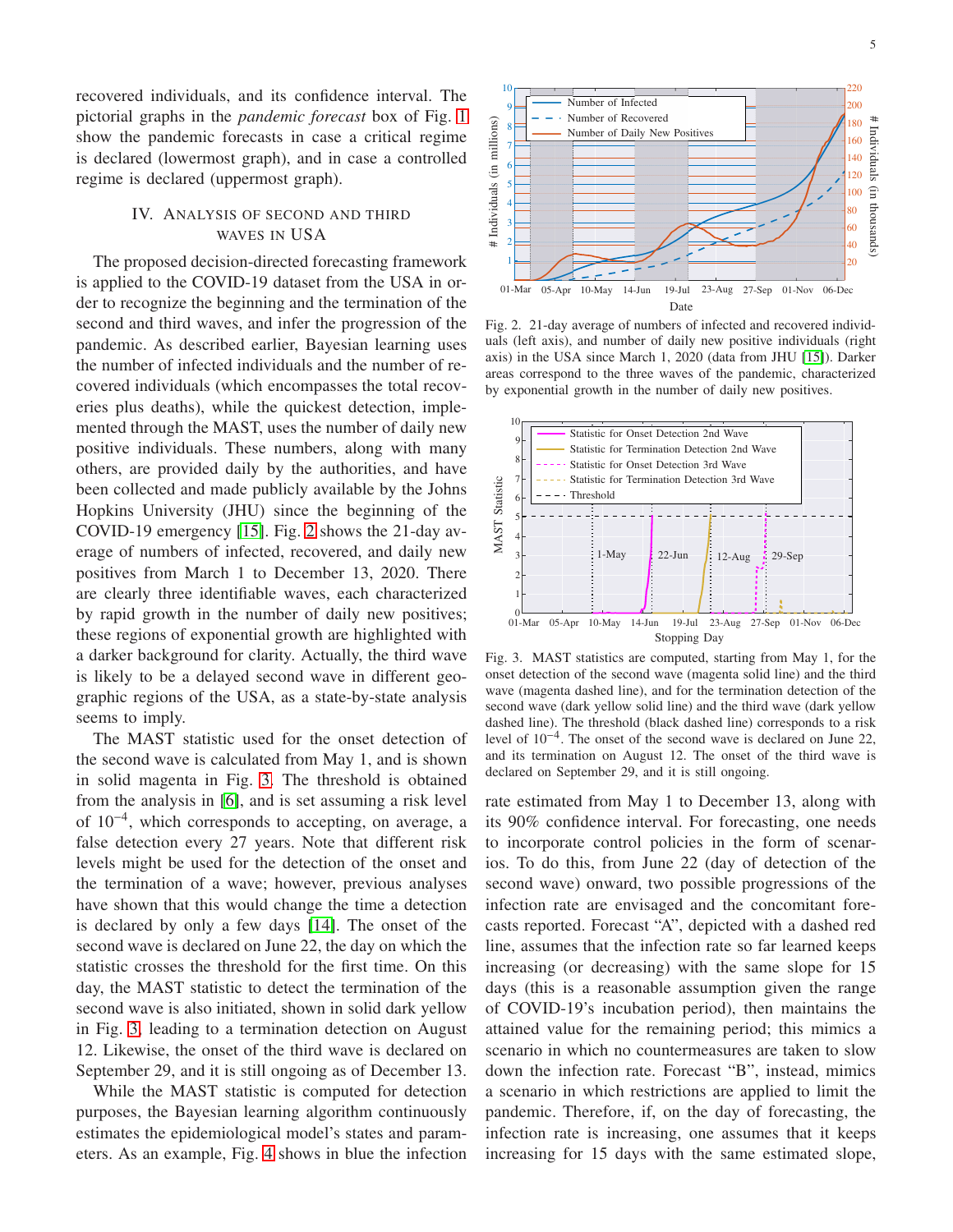

Fig. 4. The blue solid line represents the infection rate estimated from May 1 to December 13; the light blue area is its 90% confidence interval. Forecast scenario A (red dashed line) and forecast scenario B (green dashed line) are two possible progressions of the infection rate envisaged on June 22, the day on which the onset of the second g replacements is detected; the light red area and the light green area represent the 90% confidence interval of the two forecasts, respectively.

<span id="page-5-0"></span>

<span id="page-5-1"></span>Fig. 5. Evolution of the number of infected individuals according to forecast scenario A (red dashed line) and forecast scenario B (green dashed line) from June 22, the day on which the onset of the second wave is detected. The blue solid line represents the observed number of infected individuals from May 1 to December 13.



<span id="page-5-2"></span>Fig. 6. Mean absolute percentage error (MAPE) of the forecast of the pandemic evolution performed with the proposed algorithm (for scenarios A and B) and the GSEIR-fit, on different days (abscissa) and for different time horizons, i.e., 2 and 4 weeks, (depicted with solid and dashed lines, respectively).

then decreases for 30 days with the opposite slope (to model the rightward skew in infection distribution), and finally maintains the attained value for the remaining period; this is illustrated with a dashed green line in Fig. [4.](#page-5-0) On the other hand, if, on the day of forecasting, the infection rate is decreasing, it keeps decreasing for 15 days and then maintains the realized value for the remaining period, as in forecast scenario A. Unlike [\[8\]](#page-6-7), the estimated slope of the infection rate on a given day is computed by averaging the slopes since the day MAST declares a change (either of the onset or the termination of a pandemic wave). If the slope is not coherent with the declared regime (that is, positive slope under critical regime and negative slope under controlled regime) because of the random fluctuation in the infection rate estimation, then the slope used in the forecast is set to zero. Other strategies can be investigated for improving the forecast reliability; however, such investigations are delegated to future work.

The evolution of the pandemic in terms of the number of infected individuals in these two cases, i.e., forecast scenario A and forecast scenario B, is shown in Fig. [5](#page-5-1) with a dashed red line and a dashed green line, respectively, and compared with the true number of infected individuals, i.e., the blue solid line. Both the forecasts follow the actual evolution of the number of infected, particularly in the next 1-2 months. Forecast B clearly foresees a lower number of infected compared to forecast A, since it is assumed that countermeasures to the spreading of the virus will take place after 15 days from the detection of the onset. A more rigorous evaluation of the proposed Bayesian learning and forecast algorithm is provided in Fig. [6,](#page-5-2) that shows the mean absolute percentage error (MAPE) computed on the number of infected individuals for both strategies and for two different forecast horizons  $K$ , i.e., 2 and 4 weeks. Apart from the time intervals of roughly between July 19 and August 13, and October 22 and November 14, the MAPE is below 5% for both forecast scenarios A and B. Between July 19 and August 13, the MAPE increases — still below 5% and 15% for horizons of 2 and 4 weeks, respectively — as effect of the reduction of the infection rate that follows its peak reached on August 2 (see Fig. [4\)](#page-5-0). Indeed, independently of the forecast scenario, one still assumes — without any further knowledge — that the infection rate keeps increasing for 15 days, and the closer one gets to August 2, the more the hypothesized infection rate deviates from the actual one. The same happens at the end of October when the infection rate, after attaining its minimum value, starts increasing again. A comparison with an alternative curve-fitting approach, called GSEIR-fit [\[11\]](#page-6-11), is also provided. The GSEIR-fit